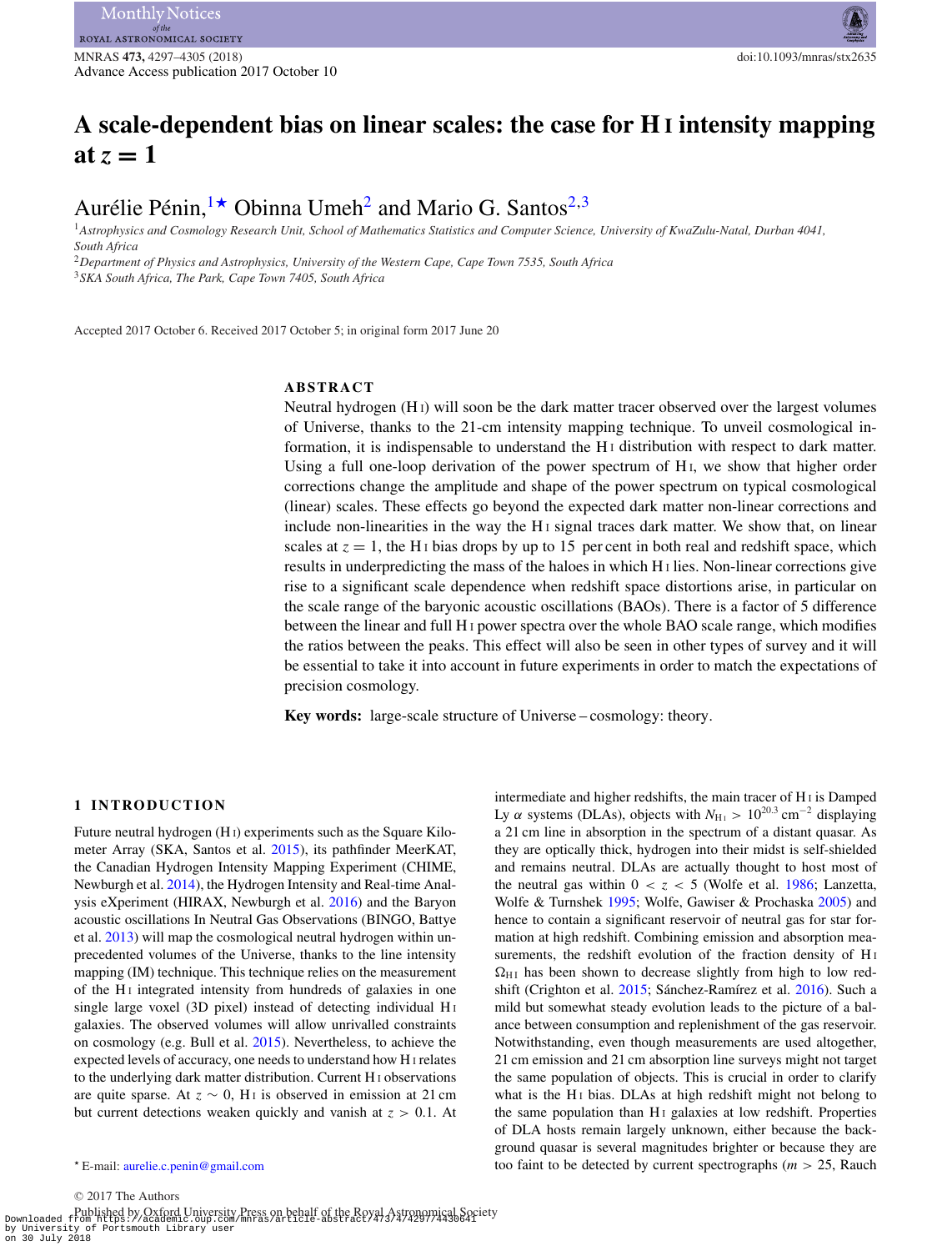et al. [2008;](#page-8-9) Cen [2012\)](#page-8-10). When it comes to the mass of their host dark matter haloes, there seems to be a tension between 21 cm low redshift galaxies and DLAs. There are only a handful of measurements of H<sub>I</sub> and DLA biases. Martin et al.  $(2012)$  measured  $b_{\text{H}_{\text{I}}}$  ~ 0.8 at  $z \sim 0$  in the ALFALFA survey, while Chang et al. [\(2010\)](#page-8-12), Masui et al. [\(2013\)](#page-8-13) and Switzer et al. [\(2013\)](#page-8-14) measured the product  $\Omega_{\text{H}_{\text{I}}}$ *b*<sub>H<sub>1</sub></sub>in IM data taken with the Green Bank Telescope at *z* ∼ 0.8. The latter used the IM data in auto-correlation, while the former cross-correlated them with galaxy surveys to circumvent the contamination of foregrounds residuals. Font-Ribera et al. [\(2012\)](#page-8-15) measured  $b_{\text{DLA}} = 2.17 \pm 0.2$  at  $z \sim 2.3$  in the Baryon Oscillation Spectroscopic Survey. Such a value leads to host dark matter haloes of  $10^{11.5}$  M<sub> $\odot$ </sub> as compared to the  $10^{9-11}$  M<sub> $\odot$ </sub> found with 21 cm measurements as well as in simulations (Pontzen et al. [2008;](#page-8-16) Rahmati & Schaye [2014\)](#page-8-17). To reconcile bias measurements, Padmanabhan, Choudhury & Refregier [\(2016\)](#page-8-18) argued that there must be a significant change in the properties of H I-bearing systems. The knowledge of the H<sub>I</sub> bias requires to understand how H<sub>I</sub> populates dark matter haloes. Even though it is widely accepted that H<sub>I</sub> is within galaxies at  $z < 5$ , today a simple relation between dark matter halo and  $H_1$  masses (MHIMh) is used, with a certain gas profile when necessary (which is not for the bias). The MHIMh relation is measured in hydrodynamical simulations often assuming a simple power law (Davé et al. [2013;](#page-8-19) Kim et al. [2017;](#page-8-20) Villaescusa-Navarro et al. [2016\)](#page-8-21), inspired from observations (Bagla, Khandai & Datta [2010\)](#page-7-1) or parametrized and fitted on data (Barnes & Haehnelt [2010,](#page-7-2) [2014;](#page-7-3) Padmanabhan et al. [2016;](#page-8-18) Padmanabhan & Refregier [2017\)](#page-8-22). Lately, Padmanabhan & Kulkarni [\(2017\)](#page-8-23) derived the MHIMh relation using the abundance matching technique where the halo mass function is matched to the H<sub>I</sub> mass function. Even if these different schemes can strongly differ, they all lead to similar values of the linear H<sub>I</sub> bias. On non-linear scales, the H<sub>I</sub> bias has been barely investigated yet, while it contains a wealth of information on cosmology and, above all, on the MHIMh relation. To date, the scale dependence of the H<sub>I</sub> bias has been measured in two ways: in hydrodynamical simulations (Villaescusa-Navarro et al. [2014\)](#page-8-24) and in *N*-body simulations where haloes are populated with H<sub>I</sub> through an empirical relation (Sarkar, Bharadwaj & Anathpindika [2016;](#page-8-25) Seehars et al. [2016\)](#page-8-26). However, these methods suffer from a few limitations. In hydrodynamical simulations, the bias is sensitive to the physical processes that are included in the simulation, and, first and foremost, to the resolution. For instance, several zoom-in simulations will not lead to the same value of the bias at the same common scale. In addition, hydrodynamic simulations can hardly access linear scales and both approaches are computationally heavy. The investigation of the influence of the MHIMh scheme on the H $<sub>1</sub>$  bias on the full scale range requires a more flexible ap-</sub> proach. We use the full one-loop calculation of Umeh, Maartens & Santos [\(2016\)](#page-8-27) and Umeh [\(2017\)](#page-8-28) to compute the non-linear power spectrum of H<sub>I</sub>. It relies on high-order H<sub>I</sub> biases that are computed with the halo model for each MHIMh prescription. We compute the power spectrum and the bias of  $H_1$  in both real and redshift space and show that non-linear terms have a significant contribution on linear scales. We limit our analysis to  $z = 1$ , which is one of the most targeted redshifts for baryonic acoustic oscillation (BAO) measurements. This paper is organized as follows. We begin with reviewing the theoretical framework of the H <sup>I</sup> power spectrum and listing the MHIMh relations we use in Section 2. Secondly, we compute the power spectrum and bias in real space with which we examine the mass of haloes in which H<sub>I</sub> lies in Section 3. Thirdly, we carry a similar analysis in redshift space and discuss its cosmological implications in Section 4. We conclude in Section 5

Throughout the article, we use the Planck 2014 Cosmology (Planck Collaboration XVI. [2014\)](#page-8-29).

#### **2 MODELLING THE H I POWER SPECTRUM**

#### **2.1 The power spectrum**

The average  $H_1$  brightness temperature is given by (Battye et al. [2013\)](#page-7-0)

$$
\overline{T}(z) = 566 h \left(\frac{H_0}{H(z)}\right) \left(\frac{\Omega_{\text{H}_1}(z)}{0.003}\right) (1+z)^2 \ \mu\text{K},\tag{1}
$$

where the H<sub>I</sub> density fraction is defined as  $\Omega_{\text{H}_{\text{I}}} = \rho_{\text{H}_{\text{I}}}/\rho_{\text{c},0}$  with  $\rho_{c,0}$  is the critical density of the Universe today. The fluctuating part is

$$
T(z, x) = \overline{T}(z)(1 + \delta_{\mathrm{H}_1}(x))
$$
\n(2)

with  $\delta_{H_1}(x)$  the H<sub>I</sub> density fluctuation at position x, hence, in Fourier space

$$
\langle T(z,\mathbf{k})T^{\star}(z,\mathbf{k}')\rangle = (2\pi)^3 P_{\mathrm{H}_1}(k,z)\delta^3(\mathbf{k}-\mathbf{k}'). \tag{3}
$$

Carrying a full one-loop derivation of the H <sup>I</sup> brightness temperature in Perturbation Theory (Bernardeau et al. [2002\)](#page-7-4), the power spectrum of H <sup>I</sup> in real space at redshift *z* is

$$
P_{\mathrm{H}_1}(z,k) = P_{\mathrm{H}_1}^{11}(z,k) + P_{\mathrm{H}_1}^{22}(z,k) + P_{\mathrm{H}_1}^{13}(z,k),\tag{4}
$$

where  $P_{\text{H}_{1}}^{11}(z, k)$  is the linear power spectrum (tree level), while  $P_{\rm H1}^{22}(z, k)$  and  $P_{\rm H1}^{13}(z, k)$  are the non-linear corrections. For clarity purposes, we will not specify the redshift dependence in the following. Following Umeh et al. [\(2016\)](#page-8-27) and Umeh [\(2017\)](#page-8-28), the three terms of  $P_{\text{H}_{\text{I}}}(k)$  are

$$
P_{\rm H1}^{11}(k) = \overline{T}^2 b_1^2 P_{\rm m}^{11}(k),\tag{5}
$$

$$
P_{\rm H1}^{22}(k) = \frac{\overline{T}^2}{2} \int \frac{\mathrm{d}^3 k_1}{(2\pi)^3} [b_1 F_2(\boldsymbol{k}_1, \boldsymbol{k}_2) + b_2]^2 \times P_{\rm m}^{11}(k_2) P_{\rm m}^{11}(k_1),
$$
\n(6)

$$
P_{\mathrm{H}_1}^{13}(k) = \overline{T}^2 b_1 \left\{ \left( b_3 + \frac{68}{21} b_2 \right) \sigma_\Lambda^2 P_{\mathrm{m}}^{11}(k) + b_1 P_{\mathrm{m}}^{13}(k) \right\},\tag{7}
$$

where  $k_2 = |\mathbf{k}_1 - \mathbf{k}|$ .  $b_1, b_2$  and  $b_3$  are the linear, second and thirdorder H<sub>I</sub> biases, respectively. The latter are the higher terms of the bias expanded in Taylor series, which means assuming that the H<sub>I</sub> bias is local.  $F_2$  is the non-linear density kernel defined in Appendix A. Finally,  $\sigma_{\Lambda}$ , the variance of the dark matter field, is

$$
\sigma_{\Lambda}^2 = \int_{k_{\rm min}}^{k_{\rm max}} \frac{\mathrm{d}^3 k}{(2\pi)^3} P_{\rm m}(k). \tag{8}
$$

For simplicity, we set  $k_{\text{max}}$  to the non-linear dispersion scale,  $k_{\text{NL}} =$  $0.2 h(1+z)^{2/(2+n_s)}$  Mpc<sup>-1</sup> with  $n_s$  the spectral index. In redshift space, the 3D power spectrum of  $H<sub>I</sub>$  on linear and quasi-linear scales at scale  $k$ , and  $\mu$ , the cosine of the angle between the line of sight and the separation vector *k*, writes

$$
P_{\mathrm{H}_1}(k,\mu) = P_{\mathrm{H}_1}^{11}(k,\mu) + P_{\mathrm{H}_1}^{22}(k,\mu) + P_{\mathrm{H}_1}^{13}(k,\mu). \tag{9}
$$

Following Kaiser [\(1987\)](#page-8-30), the linear term in redshift space is

$$
P_{\rm H1}^{11}(k,\mu) = \overline{T}^2 \left[ b_1 + f \mu^2 \right]^2 P_{\rm m}^{11}(k) \tag{10}
$$

with  $\mu = k_{\parallel}/k$ ,  $P_{\text{m}}(k)$  the linear power spectrum of matter, and *f* the linear growth rate. We compute the former using the transfer function of Eisenstein & Hu [\(1998\)](#page-8-31) and assume  $f(z) = \Omega_{\text{m}}(z)^{\gamma}$  with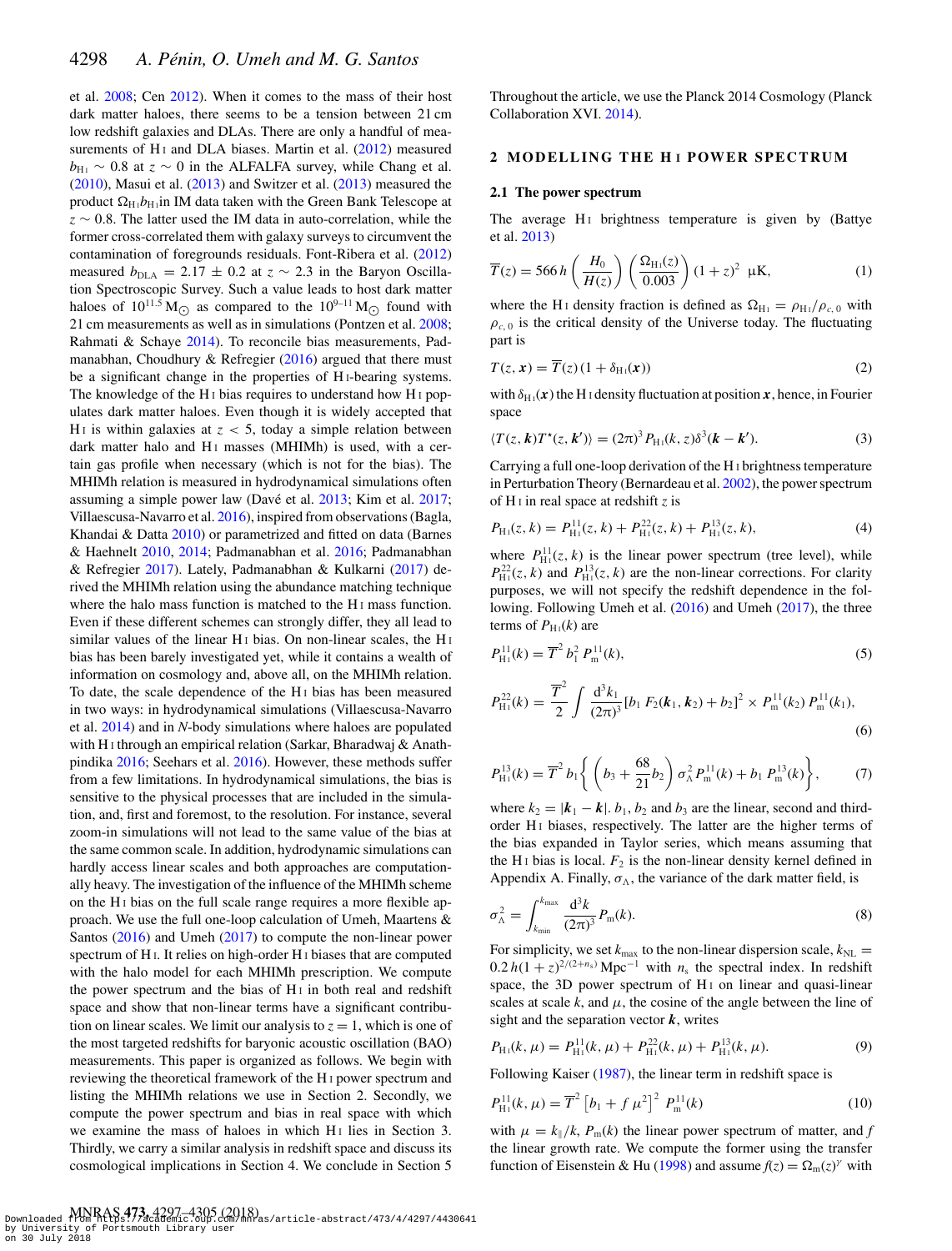<span id="page-2-0"></span>

Figure 1. H<sub>I</sub> biases computed with equation (14) using the HOD A prescription for the relation between H<sub>I</sub> and halo mass at  $z = 1$ .

 $\gamma = 0.55$  for  $\Lambda$ CDM (Peebles [1980;](#page-8-32) Linder [2005\)](#page-8-33). Following Umeh et al. [\(2016\)](#page-8-27) and Umeh [\(2017\)](#page-8-28), the one-loop corrections are

$$
P_{\rm H1}^{22}(k,\mu) = \frac{\overline{T}^2}{2} \int \frac{\mathrm{d}^3 k_1}{(2\pi)^3} \left[ b_1 F_2(k_1, k_2) + \mu^2 G_2(k_1, k_2) + b_2 + K_R(k_1, k_2) \right]^2
$$
  
 
$$
\times P_{\rm m}^{11}(k_2) P_{\rm m}^{11}(k_1), \tag{11}
$$

$$
P_{\text{H1}}^{13}(k,\mu) = \overline{T}^2 (b_1 + \mu^2 f)
$$
  
 
$$
\times \left\{ \left[ \left( b_3 + \frac{68}{21} b_2 \right) \sigma_A^2 + I_R(k,\mu) \right] P_{\text{m}}^{11}(k) + \left[ b_1 P_{\text{m}}^{13}(k) + \mu^2 f P_{\theta}^{13}(k) \right] \right\},
$$
 (12)

where  $P_{\text{m}}^{13}(k)$  and  $P_{\theta}^{13}(k)$  are the third-order matter power spectrum and velocity field power spectrum, respectively. Their expressions along with that of  $I_R(k, \mu)$  are listed in Appendix A. Finally, several kernels are involved in the computation of the  $P_{\rm H_1}^{22}(k, \mu)$  term:  $G_2$  induced by peculiar velocities at second order and  $K_R$  arises from non-linear mode coupling (velocity–velocity and velocity– density, Bernardeau et al. [2002\)](#page-7-4). Their expressions are also given in Appendix A.

#### **2.2 H I quantities**

H<sub>I</sub>-related quantities such as densities and biases are computed using the halo model that provides a description of the clustering of dark matter haloes at both linear and non-linear scales (Cooray & Sheth [2002\)](#page-8-34). It relies on the halo mass function d*n*/d*M* and the associated nth order halo biases  $b_n^h(M)$  measured in *N*-body simulations. We use the prescriptions of Sheth & Tormen [\(1999\)](#page-8-35). The comoving density of H <sup>I</sup> writes

$$
\rho_{\rm H\,I} = \int dM \frac{dn}{dM} M_{\rm H\,I}(M). \tag{13}
$$

The *n*th order H<sub>I</sub> biases are

$$
b_n^{\rm H_1} = \frac{1}{\rho_{\rm H_1}} \int dM \frac{dn}{dM} b_n^{\rm h}(M) M_{\rm H_1}(M), \tag{14}
$$

where  $M_{\text{H}_{\text{I}}}(M)$  is the relation between the H<sub>I</sub> mass and the halo mass (see Section 2.3). Fig. [1](#page-2-0) shows an example of a set of biases. Note that only the first-order bias is always positive, while the two others change sign. All of them increase for high halo masses. We will use the terms *linear* and *first -order* bias interchangeably.

# **2.3 The H I mass–halo mass relation**

The distribution of  $H<sub>I</sub>$  within the large scale structure is rather unclear today. It is believed that in the post-reionization era most of H <sup>I</sup> lies within galaxies while only a negligible fraction is diffuse (Seehars et al. [2016\)](#page-8-26). It is often simply parametrized by relating the mass of H<sub>I</sub> to the mass of its host dark matter halo through a simple power law including, or not, a cut-off at small and high halo masses. We compile here several MHIMh relations that have been used or estimated using both hydrodynamical simulations and parametrized models fitted on data measurements. We also consider a DLA model.

(i) Bagla10: One relation that has been widely used is that of Bagla et al. [\(2010\)](#page-7-1). It has been inspired from quasar observations and assumes that there is no  $H \text{I}$  in high mass haloes:

$$
M_{\text{H}_1}(M) = \frac{f_3 M}{1 + \frac{M}{M_{\text{max}}}} \text{ for } M \ge M_{\text{min}},
$$
 (15)

where  $f_3$  comes from the normalization to  $\Omega_{\text{H}_{1}}$ . This prescription is commonly used for studies of 21 cm IM (amongst others, Villaescusa-Navarro et al. [2014;](#page-8-24) Sarkar et al. [2016;](#page-8-25) Seehars et al.  $2016$ ).  $M_{\text{min}}$  and  $M_{\text{max}}$  are the limits for a dark matter halo to host H<sub>1</sub>. They assume that only haloes with  $30 < v_{\rm circ} < 200$  km s<sup>-1</sup> host H<sub>I</sub>, which translates into lower and upper bounds,  $M_{\text{min}}$  and  $M_{\text{max}}$  through

$$
v_{\rm circ} = 30\sqrt{1+z} \left(\frac{M}{10^{10} \,\mathrm{M}_{\odot}}\right)^{1/3} \,\mathrm{km\,s^{-1}} \tag{16}
$$

(ii) AGN: Nevertheless, Villaescusa-Navarro et al. [\(2016\)](#page-8-21) measured the MHIMh relation in hydrodynamical simulations, including AGN feedback, and showed that there is H <sup>I</sup> in haloes that have  $v_{\text{circ}} > 200 \text{ km s}^{-1}$ . They measured  $M_{\text{H}_{\text{I}}}(M) = e^{\alpha} M^{\gamma}$  and fitted  $\alpha$ and  $\gamma$  up to redshift 2.

(iii) DLA50: A prescription adapted from DLA studies (Barnes & Haehnelt [2010,](#page-7-2) [2014\)](#page-7-3) by Padmanabhan et al. [\(2016\)](#page-8-18):

$$
M_{\rm H1}(M) = \alpha \, f_{\rm H,c} \, M \, \exp\left[-\left(\frac{v_{\rm c,0}}{v_{\rm c}(M)}\right)^3\right] \exp\left[-\left(\frac{v_{\rm c,1}}{v_{\rm c}(M)}\right)^3\right],\tag{17}
$$

where  $\alpha$  is the ratio of H<sub>I</sub> within haloes and cosmic H<sub>I</sub>,  $f_{\text{H.c}} = (1 - Y_p) \Omega_b / \Omega_m$  is the cosmic hydrogen fraction with  $Y_p$ the cosmological helium fraction by mass and  $v_c(M)$  is the virial velocity of a halo (Bullock et al. [2001\)](#page-8-36):

$$
v_{\rm c}(M) = 96.6 \, \text{km s}^{-1} \left(\frac{\Delta_v \Omega_{\rm m} h^2}{24.4}\right)^{1/6} \left(\frac{1+z}{3.3}\right)^{1/2} \left(\frac{M}{10^{11} \, \text{M}_\odot}\right)^{1/3} \tag{18}
$$

with  $\Delta$ <sub>v</sub> the mean overdensity of the halo that we take to be 200. For DLAs, Padmanabhan et al. [\(2016\)](#page-8-18) considered  $v_{c,0} = 50 \text{ km s}^{-1}$  and an infinite  $v_{c,1}$ . They fitted  $\alpha$  to measurements between redshift 0 and 4 (column density distributions, biases,  $\Omega_{\rm H1}$  and the incidence rate).

(iv) 21 cm: Padmanabhan et al. [\(2016\)](#page-8-18) adapted equation (17) to 21 cm IM observations using ad hoc velocity cuts  $v_{c, 0} = 30$  km s<sup>-1</sup> and  $v_{c,1}$  = 2[0](#page-3-0)0 km s<sup>-1</sup>. Similarly to the DLA50 model, Padmanabhan et al. [\(2016\)](#page-8-18) fitted  $\alpha$  on the same measurements.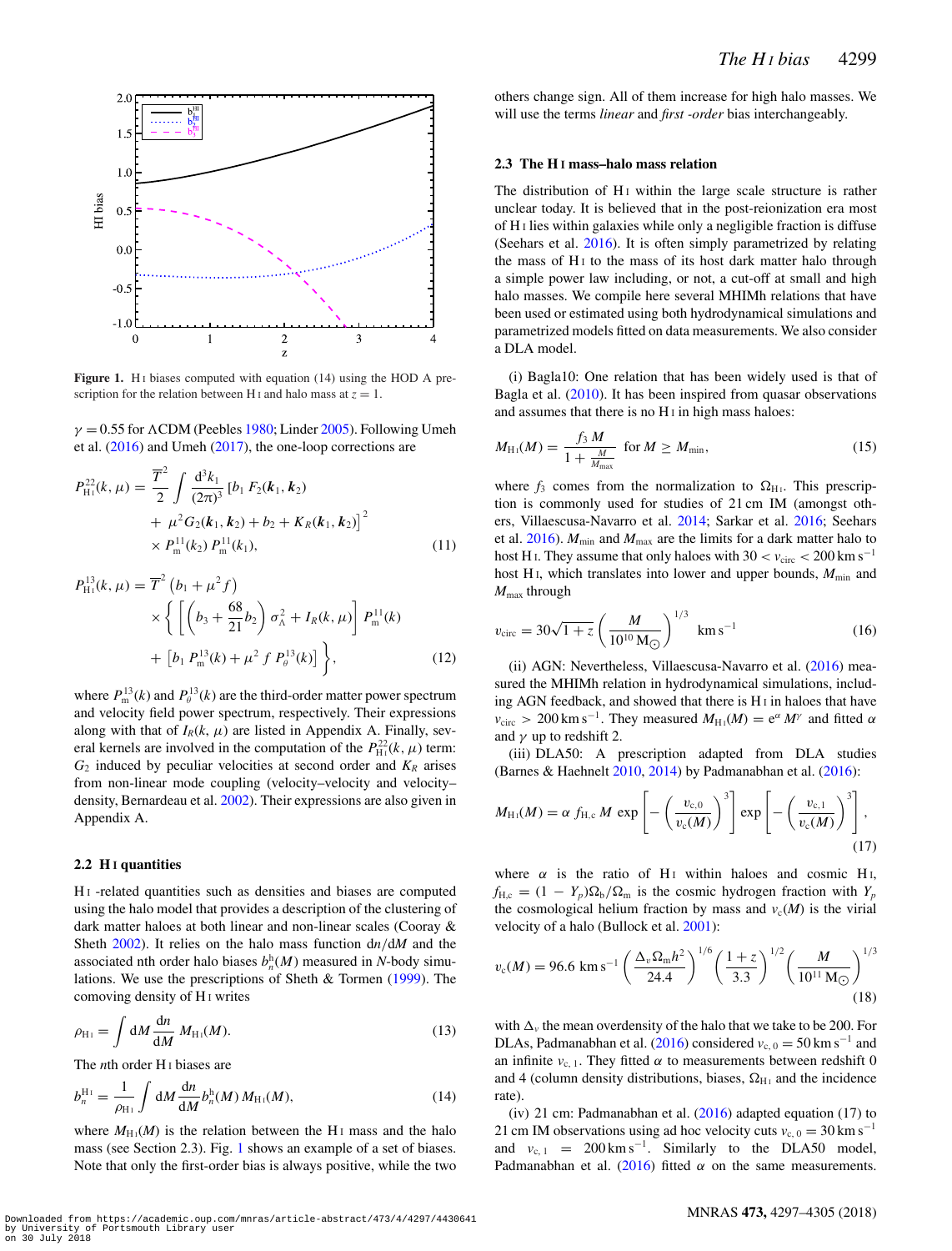<span id="page-3-1"></span>

**Figure 2.** Relations between the H<sub>I</sub> mass and the halo mass at  $z = 1$ .

Note that in both the latter cases, the slope is fixed and equal to unity, which is higher than that measured in hydrosimulations.

(v) HOD A: Padmanabhan & Refregier [\(2017\)](#page-8-22) improved equation (17) by introducing a flexible slope,  $\beta$ , as well as the velocity cut-offs:

$$
M_{\text{H}_1}(M) = \alpha f_{\text{H},c} M \left( \frac{M}{10^{11} h^{-1} M_{\odot}} \right)^{\beta} \exp \left[ - \left( \frac{v_{\text{c},0}}{v_{\text{c}}(M)} \right)^3 \right]
$$

$$
\times \exp \left[ - \left( \frac{v_{\text{c},1}}{v_{\text{c}}(M)} \right)^3 \right], \tag{19}
$$

where  $\alpha$ ,  $\beta$ ,  $v_{c,0}$  and  $v_{c,1}$  are free parameters and fitted on data measurements.

(vi) HOD B: Lastly, Padmanabhan, Refregier & Amara [\(2017\)](#page-8-37) fitted an updated version of equation (19)

$$
M_{\rm H1}(M) = \alpha \, f_{\rm H,c} \, M \, \left(\frac{M}{10^{11} \, h^{-1} \, M_{\odot}}\right)^{\beta} \exp\left[-\left(\frac{v_{\rm c,0}}{v_{\rm c}(M)}\right)^3\right] \, (20)
$$

on all the available measurements including galaxy clustering. Their free parameters are  $\beta$  and  $\alpha$ .

All these prescriptions are shown in Fig. [2](#page-3-1) at  $z = 1$ . They vary in shape, amplitude and slope. Clearly, the DLA50 scheme favours high halo masses as compared to the other models. We limit our analysis to  $z = 1$ , the values of the free parameters are given in Table [1.](#page-3-0)

# **3 THE H I POWER SPECTRUM IN REAL SPACE**

<span id="page-3-0"></span>In this section, we compute the non-linear  $H_1$  power spectrum in real space using all the above MHIMh models. We first describe the non-linear contributions to the power spectrum and show that the bias is neither constant nor linear on so-called linear scales. We discuss the implications of that effective bias on our understanding of the distribution of H <sup>I</sup> and compare this modelling approach to others.

#### **3.1 A non-linear bias on linear scales**

The total  $H_1$  power spectrum along with the non-linear contributions are shown in Fig. [3](#page-4-0) for model HOD A. Contrary to our expectations, both  $P_{\text{H}_{\text{I}}}^{22}$  and  $P_{\text{H}_{\text{I}}}^{13}$  terms have significant contributions on linear scales. These contributions arise from the coupling of short and long wavelength modes. The  $P_{\text{H}_{1}}^{13}$  term is negative and proportional to the matter power spectrum. Therefore, on linear scales, it lowers the amplitude of the H <sup>I</sup> power spectrum by ∼25 per cent as compared to a standard biased power spectrum. Hence, the actual H<sub>I</sub> bias is lower than the linear H<sub>I</sub> bias. The  $P_{\text{H}_{\text{I}}}^{22}$  term is constant on linear scales, which induces a scale dependence of the H<sub>I</sub> bias on the largest scales. The flat contribution to the  $P_{\rm H_1}^{22}$  term (the dot–dashed line) is simply proportional to  $b_2^{\text{H1}}$  while, on those scales, the  $P_{\text{H1}}^{13}$  term is a function of  $b_1^{\text{H1}}, b_2^{\text{H1}}$  and  $b_3^{\text{H1}}$ . The latter depend on the MHIMh prescriptions and are listed in Table [1.](#page-3-0) While the  $b_1^{\text{H}_1}$ 's vary by ∼13 per cent amongst the different prescriptions, the variation strongly increases at higher orders. Indeed  $b_2^{\text{H}_1}$ 's and  $b_3^{\text{H}_1}$ 's differ by 35 per cent and 74 per cent, respectively. Hence, the shape of the H<sub>I</sub> bias depends on the MHIMh prescription as shown in Fig. [4.](#page-4-1) Hereafter, we will call H<sub>I</sub> effective bias the following :

$$
b_{\rm H1}^{\rm eff}(k) = \frac{1}{\overline{T}_{\rm H1}} \sqrt{\frac{P_{\rm H1}(k)}{P_{\rm m}^{\rm 11}(k)}}.
$$
\n(21)

right-hand panel of Fig. [4](#page-4-1) shows the ratio  $1/\overline{T}_{\text{H}_1} \sqrt{P_{\text{H}_1}(k)}/P_{\text{m}}^{\text{NL}}(k)$ , where  $P_{\text{m}}^{\text{NL}}(k)$  is the non-linear matter power spectrum computed using the same perturbation theory framework (see Appendix A). The normalization by the mean H <sup>I</sup> temperature is to focus only on the bias and avoid additional amplitude variations. Indeed, the H<sub>I</sub> temperature is a function of  $\Omega_{\rm H1}$ , therefore of the MHIMh relation (see equation (1) and Table [1\)](#page-3-0). On the largest scales, there is only a few percent difference between the different prescriptions. We will not discuss them here as General Relativity corrections must be taken into account on ultra-large scales. On non-linear scales, regardless of the MHIMh relation, we recover a bias well below 1, meaning that H<sub>I</sub> galaxies are highly antibiased while they are only slightly on linear scales (Marín et al. [2010;](#page-8-38) Martin et al. [2012\)](#page-8-11). At *k* > 0.2 *h* Mpc−1, our biases are of the same order of magnitude than that of Sarkar et al. [\(2016\)](#page-8-25) as shown in the right-hand panel of Fig. [4.](#page-4-1) Their dip is deeper because their bias on linear scales is higher than ours. Nevertheless, they are consistent as explained in the following and in Section 3.3. On linear scales, there is, at most, a difference of 10 per cent in the amplitude of the models and 15 per cent at  $k = 1 h \text{ Mpc}^{-1}$ . Regardless of the MHIMh prescription, the *effective* bias,  $b_{\text{H}_1}^{\text{eff}}$ , is

Table 1. Free parameters of the MHIMh prescriptions along with the associated H<sub>1</sub> biases and mean temperatures at  $z = 1$ .

| $b_{\text{eff}}$ $T_{\text{H}_{\text{I}}} \times 10^4 \text{ K}$ |
|------------------------------------------------------------------|
| 1.65                                                             |
| 12.14                                                            |
| 2.43                                                             |
| 4.38                                                             |
| 2.55                                                             |
| 49.94                                                            |
|                                                                  |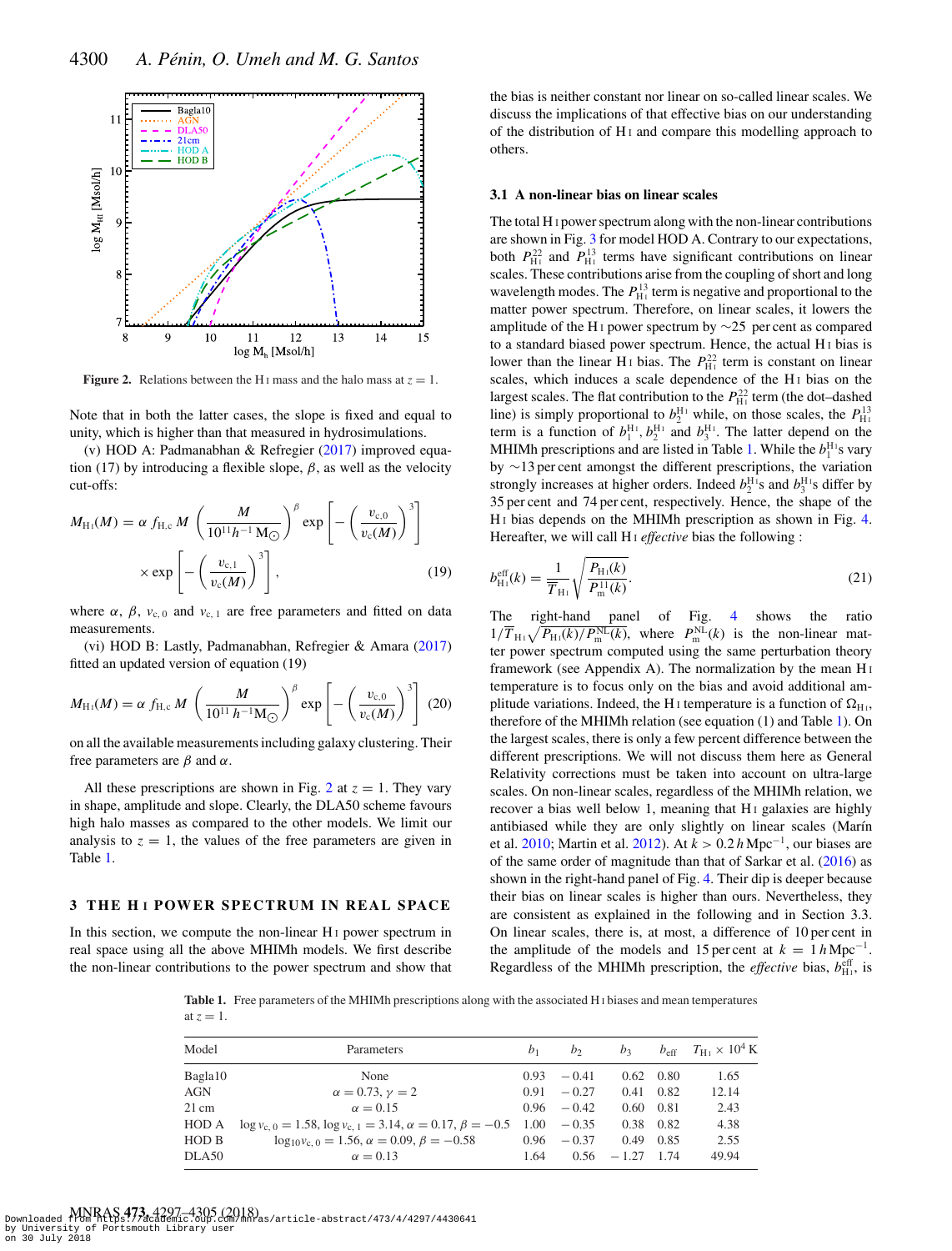<span id="page-4-0"></span>

**Figure 3.** Linear and non-linear contributions to the real space H<sub>1</sub> power spectra for the HOD A prescription (left-hand panel) and the DLA50 one (right-hand panel). Note that green lines show the absolute value of the *P*<sub>13</sub> term and the dotted line is the negative part. The dashed and dot–dashed blue lines are the *b*<sub>1</sub> and  $b_2$  components of the  $P_{22}$  term, respectively.

<span id="page-4-1"></span>

**Figure 4.** Scale dependence of the H<sub>1</sub> bias (left-hand panel) and the ratio  $\sqrt{P_{\text{H}_1}(k)}/P_{\text{H}_1}^{\text{NL}}(k)/\overline{T}_{\text{H}_1}$  (right-hand panel) for the different MHIMh prescriptions in real space. Horizontal dashed lines are the linear biases for each MHIMh models computed with equation (14). The magenta dotted line is the H<sub>1</sub> bias of Sarkar et al. [\(2016\)](#page-8-25). The  $P_{\text{m}}^{11}$  and  $P_{\text{m}}^{\text{NL}}$  are the linear and non-linear power spectra of matter, respectively.

lower than the linear one. Their values at  $k = 0.01 h \text{ Mpc}^{-1}$  are listed in Table [1](#page-3-0) along with the associated linear biases. On linear scales, effective biases are always lower by 10–15 per cent than their linear counterpart. They can be approximated, in real space, by

$$
b_1^{\text{H1}} \to b_{\text{H1}}^{\text{eff}} \approx b_1^{\text{H1}} + \frac{1}{2} \left( b_3^{\text{H1}} + \frac{68}{21} b_2^{\text{H1}} \right) \sigma_\Lambda^2. \tag{22}
$$

It has consequences on our understanding of H<sub>I</sub> within the largescale structure. The assumption that the measured H<sub>I</sub> bias on large scales is linear leads to an underestimation of that linear bias and therefore of the halo mass hosting H<sub>I</sub>. Hence, H<sub>I</sub> lies in slightly more massive haloes than thought.

#### **3.2 In which haloes does H I lie?**

Currently, there is a tension between halo masses of H I-bearing systems, in particular between observations of H<sub>I</sub> galaxies at low redshift and those of DLAs at higher redshift as highlighted by Padmanabhan et al.  $(2016)$ . They fitted all H<sub>I</sub> available measurements (DLA incidence rates, column densities, biases, H<sub>I</sub> fractional densities and biases) at several redshifts with both DLAand 21 cm-based models (our schemes DLA50 and 21cm, amongst others). They showed that the 21 cm based model fitting all measurements systematically underpredicts the DLA bias. Similarly, DLA models, which are tuned to reproduce the DLA bias, always overpredict  $\Omega_{\rm H1} b_{\rm H1}$ . Their two DLA models have low velocity cutoffs of 50 and  $90 \text{ km s}^{-1}$ , which implies that there is no or only a low amount of neutral hydrogen in low mass haloes. While Barnes & Haehnelt  $(2014)$  suggested that it could be caused by a strong stellar feedback, it remains inconsistent with HI observations at low redshift. In addition, the discrepancy holds when varying the  $H_1$  concentration. It is important to note that the discrepancy is only at the level of the biases, hence, the tension is between the host haloes of low and high redshift H I-bearing systems. Padmanabhan et al. [\(2016\)](#page-8-18) argued that there must be a dramatic change in the properties of these systems over  $0 < z < 3$ to have these halo masses on the same evolution path. This idea is strengthened by Padmanabhan & Refregier [\(2017\)](#page-8-22), who introduced a halo occupation model inspired by both DLA and 21-cm emission framework (our HOD A model), using the same data set as the former together with the H<sub>I</sub> mass function at  $z \sim 0$ . Again, most of the observables are relatively well fitted but the DLA bias is, again, underpredicted while the high mass part of the H <sup>I</sup> mass function is overpredicted. Lately, Padmanabhan et al. [\(2017\)](#page-8-37) carried a similar analysis with an updated version of the MHIMh relation (our HOD B model) adding the two-point correlation function (2PCF) of H <sup>I</sup> galaxies at small scales. By levering some degrees of freedom in the H <sup>I</sup> concentration, they did improve the overall quality of the fit but with an overpredicted 2PCF on large scales, a high mass tail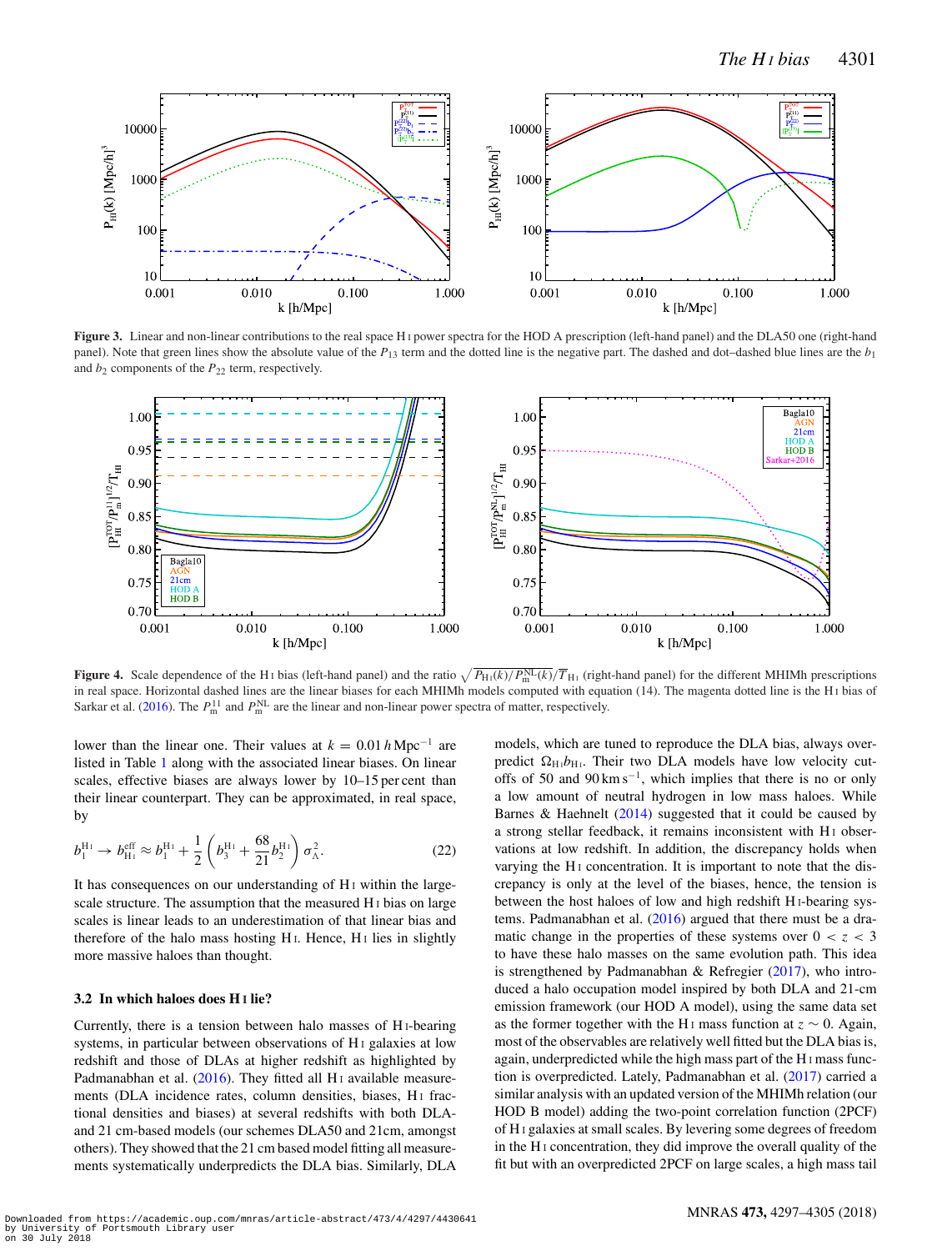of the  $H<sub>I</sub>$  mass function and a too low DLA bias. It is clear that both models predict too many objects in high mass haloes and a  $H<sub>I</sub>$  bias that is too high. Indeed, fits are driven towards high halo masses by the DLA bias measurement, which might be flawed as it is inconsistent with most observations and simulations. The latter statement seems inconsistent with our previous argument, which is that  $H_1$  lies in more massive haloes than we think. The non-linear corrections to the bias are of the order of 15 per cent at most, while the discrepancies between the predicted and measured  $H_1$  biases are, at least, of 50 per cent. Therefore, the systematic error due to the assumption of a linear bias on large scales is concealed by the error induced by the DLA bias. We also consider a MHIMh relation adapted to DLAs, the DLA50 model. It is obvious from Fig. [2](#page-3-1) that it favours higher mass haloes as compared to any other prescription. This translates into a higher linear bias and into a change of sign of  $b_2^{\text{H1}}$  and  $b_3^{\text{H1}}$  (see Table [1\)](#page-3-0).  $P_{\text{H1}}^{13}$  becomes positive on large scales as shown in Fig. [3,](#page-4-0) which adds power to the H<sub>I</sub> power spectrum. Hence, the effective bias is higher than its linear counterpart in the case of DLAs. The amplitude of the power spectrum rises by 13 per cent, which translates into 7 per cent on the effective bias for the DLA50 model. Of course, the additional power increases when going towards even higher mass haloes. For instance, using  $a$   $v_{c,0} = 90 \text{ km s}^{-1}$  instead of  $v_{c,0} = 50 \text{ km s}^{-1}$ , which translates into minimum halo masses of  $10^{10.04}$  and  $10^{10.80}$  *h*<sup>−1</sup> M<sub>O</sub> at  $z = 1$ , leads to an increase in power of 24 per cent and 11 per cent at the power spectrum and bias levels, respectively. Thus, DLA models overpredict the H<sub>I</sub> bias even more than previously thought, which enhances the tension between DLAs and 21-cm biases, preventing any reconciliation.

# **3.3 Consistency with other modelling approaches and clustering analysis**

It is the coupling between small- and large-scale modes that gives rise to an effective bias different from the linear one. Therefore, the mismatch exists for any tracer of dark matter. Hence, one can wonder why it is not predicted by any other modelling approaches and why it has never been noticed in any clustering analysis. The answer to the first question is straightforward: models are constructed to predict a linear bias on linear scales. The procedure for modelling the clustering of any tracer is a distribution of haloes coming either from the halo model or from dark matter simulations that are filled in with the tracer. Therefore, only non-linearities coming from the evolution of the distribution of dark matter are present and not the ones coming from the distribution of the tracer, which is not the case in our approach. Indeed, it is the distribution of the tracer, the H <sup>I</sup> brightness temperature precisely, that has been perturbed. Therefore, our biases in Fig. [4](#page-4-1) are consistent with that of Sarkar et al. [\(2016\)](#page-8-25). They used a dark matter simulation in which they defined haloes that are assigned an H<sub>I</sub> mass through the Bagla10 model. On the largest scales, they measure a H<sub>I</sub> bias of 0.92 fully consistent with the linear bias of 0.94 computed through equation (14). Lastly, why a mismatch has not been noticed in clustering analysis yet as linearities are missing in current models? On linear scales, it is an offset of 15 per cent on the bias for  $H<sub>I</sub>$  at most and the scale dependency is only of a few per cent so it can be well concealed in the error bars. For instance, when fitting the parameters of a halo occupation distribution on a CF on both linear and non-linear scales, the halo mass thresholds hosting a central galaxy and one satellite galaxy would be found to be lower than it is in reality. Notwithstanding, this systematic error is lower than the statistical error on the fitted parameters in current clustering analysis. It will not be the case with stage IV

experiments such as *Euclid* and SKA. In addition, in the era of precision cosmology, ignoring these corrections will lead to flawed estimations of cosmological parameters.

# **4 THE H I POWER SPECTRUM IN REDSHIFT SPACE**

In this section, we extend the previous analysis to the anisotropic power spectrum of  $H_1$  in redshift space. We first adopt a theoretical point of view, investigating the power spectrum as a function of *k* and  $\mu$  to understand the effects of RSDs, and second, we compare the expected linear power spectrum to the full one in the transverse and radial directions.

#### **4.1 The H I effective bias on linear scales**

We begin by investigating the different contributions to the H<sub>I</sub> power spectrum in the two extreme directions: in the transverse one where  $\mu = 0$ , meaning that RSDs are null, and in the radial direction where  $\mu = 1$  and, hence, RSDs are maximal. Fig. [5](#page-6-0) shows the different terms contributing to the  $H<sub>I</sub>$  power spectrum for the prescription HOD A. We recover similar behaviours to those in real space. The  $P_{\text{H}_{1}}^{22}$  term is constant on large scales ( $k < 0.02 h \text{ Mpc}^{-1}$ ) and rises towards small scales. The amplitude of the rise increases with  $\mu$  as RSDs come in, they are contained in the  $G_2$  and  $K_R$  terms as shown in the lower panel. Therefore, on small scales  $(k > 0.2 h \text{ Mpc}^{-1})$ , non-linear contributions are maximal for  $\mu = 1$  where fingers of God are recovered. Again, the  $P_{\rm H1}^{13}$  term is negative and thus removes power to the H <sup>I</sup> power spectrum on linear scales. The amplitude of the removal decreases with  $\mu$ : at the power spectrum level, it lowers from ∼25 per cent at  $\mu = 0$  to ∼13 per cent at  $\mu = 1$ , respectively. The former is similar to the real space case. The effective bias in redshift space is

$$
b_1^{\text{H1}} \to b_{\text{H1}}^{\text{eff}}(k,\mu) \approx b_1^{\text{H1}} + \frac{1}{2} \left[ \left( b_3^{\text{H1}} + \frac{68}{21} b_2^{\text{H1}} \right) \sigma_\Lambda^2 + I_R(k,\mu) \right].
$$
\n(23)

The expression of  $I_R$  is given in Appendix A, and it is worth noticing that the effective bias is also a function of the growth factor. We will explore this in more details in future work. For  $\mu \neq 0$ , the effective bias cannot be computed directly because of RSD effects so we compare the full H<sub>1</sub> power spectrum to the linear Kaiser prediction  $P_{\text{H}_1}^{11}(k,\mu) = \overline{T}^2[b_1 + f \mu^2]^2 P_{\text{m}}^{11}(k)$  in Fig. [6](#page-7-5) for all MHIMh models. Regardless of the scale, they lead to ratios that are within 10 per cent and those differences lower with  $\mu$ . On linear scales, the effective bias gets closer to the linear one as  $\mu$  increases. We can also notice in the lower panel that RSD effects impact the power spectrum only at  $\mu > 0.2$ . On smaller scales, the rise is due to non-linear effects, only, at  $\mu = 0$  and also to RSDs for  $\mu > 0$ . The slope of the rise scales with  $\mu$  and it is exactly over the BAO scale range.

#### **4.2 A scale-dependent H I bias on BAO scales**

We will carry on the analysis using only the model HOD A. The bottom panel of Fig.  $6$  shows a scale dependence of the H<sub>I</sub> bias that is enhanced by RSD effects over the BAO scale range: the bias rises from 10 per cent at  $\mu = 0$  to a factor 2 at  $\mu = 1$ . To adopt an observational point of view, we change the coordinates to transverse and radial directions in Fig. [7.](#page-7-6) The two top panels show the linear and total H<sub>I</sub> power spectra. At first glance, nonlinear terms shift the turnover of the power spectrum towards higher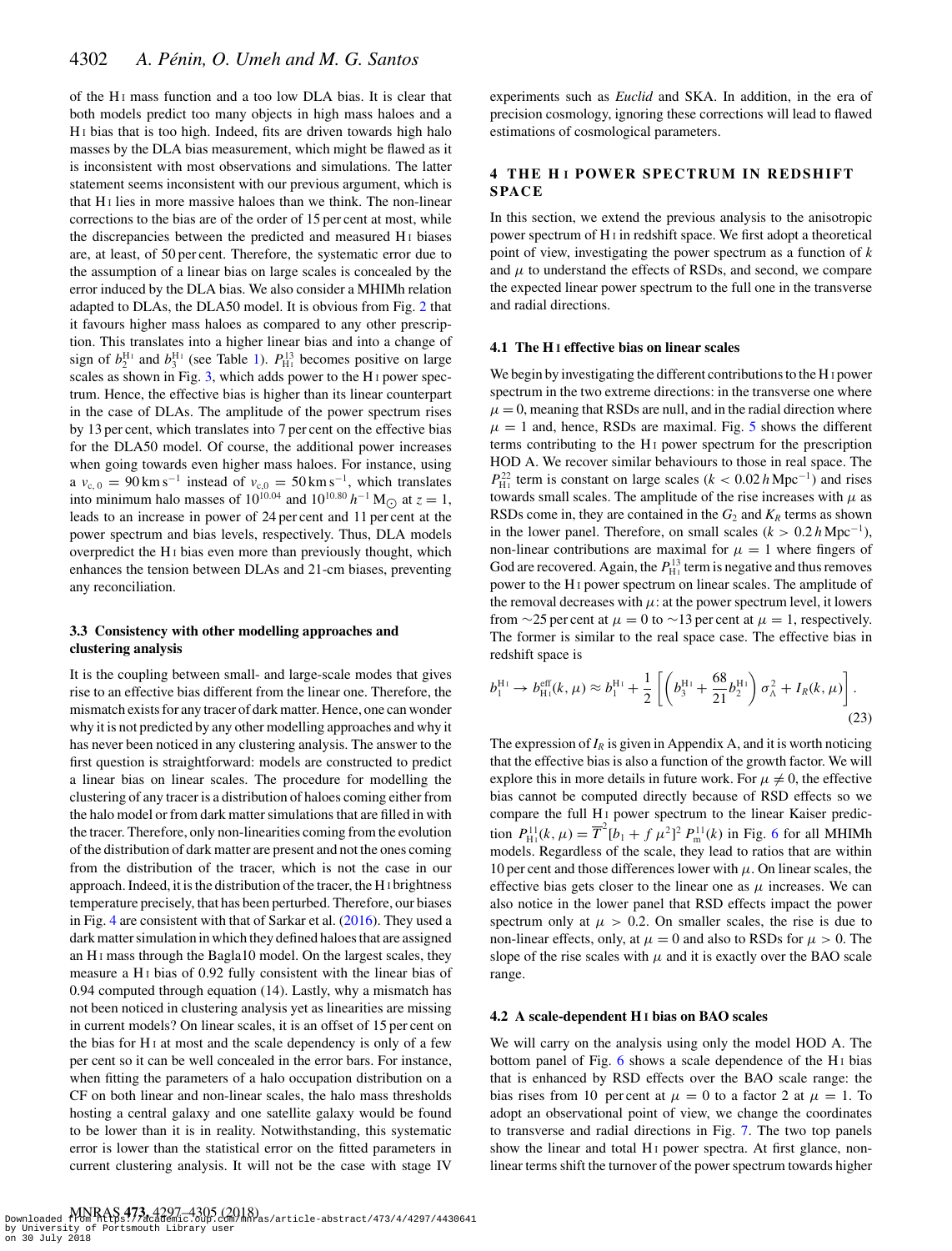<span id="page-6-0"></span>

**Figure 5.** Anisotropic power spectrum in the transverse (left-hand panels) and radial (right-hand panels) directions for the MHIMh model HOD A. Top panels show the different non-linear terms while bottom panels show the detailed contributions to the  $P_{\rm H_1}^{22}$  term.

 $k_{\perp}$  (>0.1 *h* Mpc<sup>-1</sup>). They slightly enhance the signal along the  $k_{\perp}$ direction while it is boosted along  $k_{\parallel}$  by RSD effects. The lower panel of Fig. [7](#page-7-6) shows the ratio between the linear and total H<sub>I</sub> power spectra. On large scales,  $k_{\parallel}$ ,  $k_{\perp}$  < 0.01 *h* Mpc<sup>-1</sup>, we recover a maximum ratio of 25 per cent. At small  $k_{\parallel}$  and towards large  $k_{\perp}$ , non-linearities increase the amplitude of the H<sub>I</sub> power spectrum by a factor of 2, while at large  $k_{\parallel}$ , RSD effects dominate nonlinear ones and make any *k*<sup>⊥</sup> dependence vanish. Over the BAO scale range, the H<sub>I</sub> power spectrum increases by a factor of 5 and 2 in the radial and transverse directions, respectively. Therefore, both non-linearities and RSD effects modify the ratios between the BAO peaks. It is therefore necessary to take non-linearities into account when estimating cosmological parameters. To circumvent the contamination by non-linear effects, one would preferentially measure the BAO peaks in the transverse direction, but Villaescusa-Navarro, Alonso & Viel [\(2017\)](#page-8-39) showed that, in single dish mode, beyond a certain size, the beam of the instrument smears the wiggles out in the transverse direction and that BAOs can only be detected in the radial direction. This is a limitation for the SKA and Meerkat but not for BINGO, CHIME or HIRAX as they will have a higher angular resolution.

# **5 CONCLUSION**

Radio telescopes are about to open a new window of observation on the Universe, in particular, using 21 cm IM. We investigate the non-linear power spectrum of  $H_1$  in both real and redshift space and in the light of the relation between the halo mass and the H <sup>I</sup> mass. Our main result is that on linear scales, the H <sup>I</sup> bias is *not* constant but scale dependent. Using a full one-loop development in perturbation theory of the power spectrum of H I, we show that non-linear contributions remove power to the H <sup>I</sup> power spectrum on linear scales in both real and redshift space at  $z = 1$ . This result is contrary to our expectations and is not found in other modelling approaches. Commonly, a distribution of dark matter haloes is 'painted' with a baryonic tracer, so that only non-linearities coming from the distribution of dark matter are taken into account and not the ones coming from the evolution of the distribution of the tracer. In real space, the effective bias of  $H<sub>I</sub>$  is 10–15 per cent lower than the linear one, depending on the MHIMh relation. The assumption that the observed H<sub>I</sub> bias is linear underpredicts the actual linear bias, and hence, the mass of haloes hosting H I. In redshift space, the effective bias is also lower than its linear counterpart up to 15 per cent, and its scale dependence is highly sensitive to RSD effects. Over the BAO scale range, the H<sub>I</sub> bias rises with a slope that steepens with  $\mu$ . Regardless of the MHIMh prescription, the difference between the linear and the full  $H_1$  power spectra reaches a factor of 5, which can lead to a modification of the ratios between BAO peaks. Therefore, it will be crucial to take non-linearities into account when estimating cosmological parameters. The different MHIMh relations lead to variations of 15 per cent at most on the H $\scriptstyle\rm I$  bias. It is within the error bars on any of the current H<sub>I</sub> bias measurements so it is not an issue at the moment. Nevertheless, it will be indispensable for the upcoming H<sub>I</sub> surveys. It is worth noting that the observable is the product  $T_{\rm H1}$   $b_{\rm H1}$ , where the H<sub>I</sub> temperature is also a function of the MHIMh relation through  $\Omega_{\rm H1}$ . This product differs up to a factor of 7 between the different prescriptions. Thorough forecasts of the effect of non-linearities on the estimation of BAO peaks and in a broader way, cosmological parameters, are required, including the redshift evolution as H <sup>I</sup> is positively biased at higher redshift, therefore non-linearities add power to the power spectrum of H I. Lastly, this effect is not only present in H<sub>I</sub> IM surveys but in any galaxy surveys.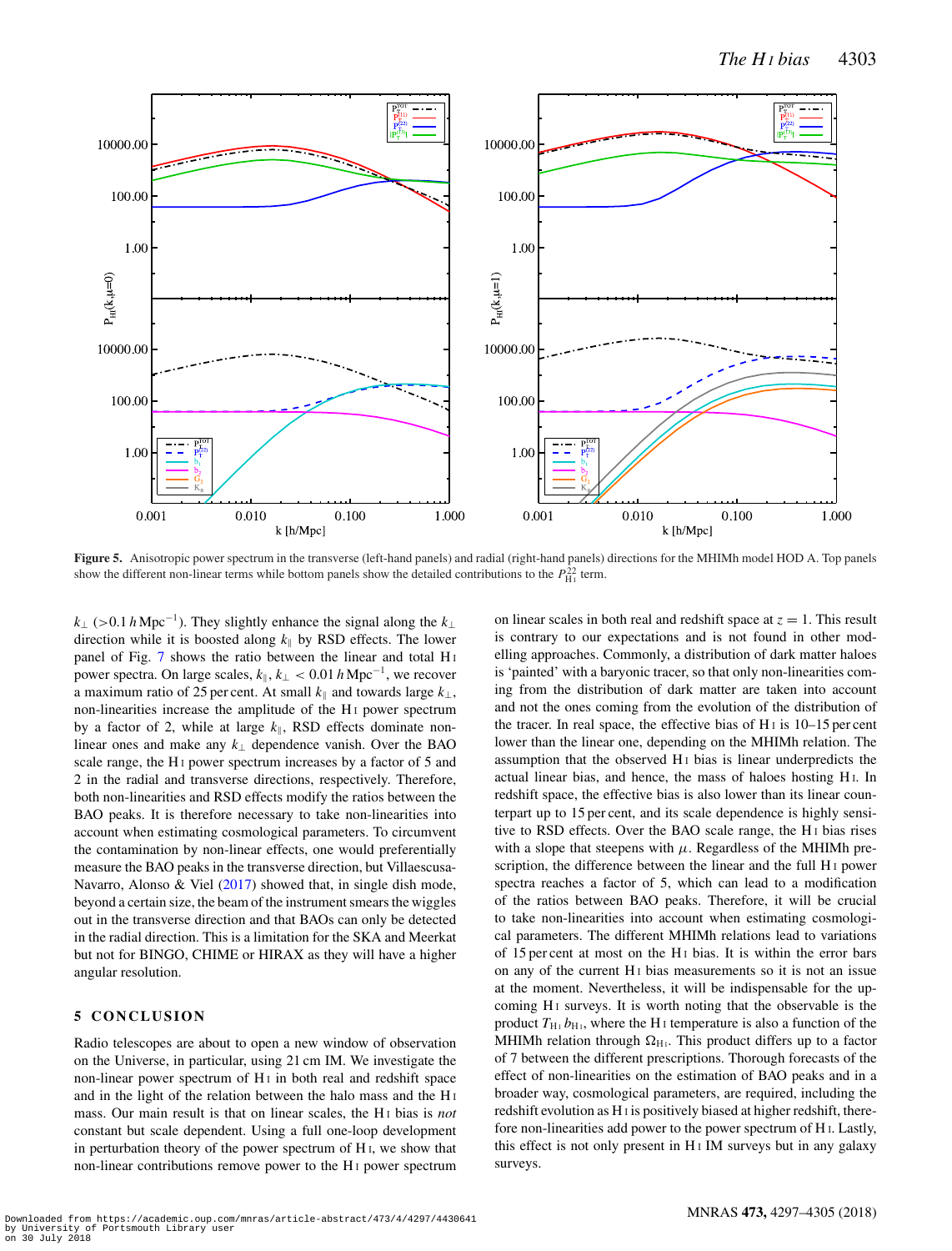<span id="page-7-5"></span>

**Figure 6.** Ratios of the total H<sub>I</sub> power spectrum with the linear H<sub>I</sub> power spectrum for all the MHIMh prescriptions in the transverse (top panel) and the radial (middle panel) directions at  $z = 1$ . The lower panel shows the same ratio as a function of both  $\mu$  and  $k$  for HOD A model. Black dashed lines are the BAO scale limits.

# **ACKNOWLEDGEMENTS**

The authors would like to thank Roy Marteens, Chris Clarkson, Jose Fonseca and Vincent Desjacques for useful discussions. They also would like to thank Debanjan Sarkar for providing them the data points of their paper. AP, OU and MGS acknowledge support from

<span id="page-7-6"></span>

**Figure 7.** The anisotropic H<sub>1</sub> power spectrum for the HOD A model at  $z = 1$ broken down into transverse and radial directions [in (Mpc *h*−1) 3]. The top and middle panels display the linear and total power spectra, respectively, while the bottom panel shows the ratio between both power spectra.

the South African Square Kilometre Array Project as well as from the National Research Foundation.

# **REFERENCES**

- <span id="page-7-1"></span>Bagla J. S., Khandai N., Datta K. K., 2010, MNRAS, 407, 567
- <span id="page-7-2"></span>Barnes L. A., Haehnelt M. G., 2010, MNRAS, 403, 870
- <span id="page-7-3"></span>Barnes L. A., Haehnelt M. G., 2014, MNRAS, 440, 2313
- <span id="page-7-0"></span>Battye R. A., Browne I.W. A., Dickinson C., Heron G., Maffei B., Pourtsidou A., 2013, MNRAS, 434, 1239
- <span id="page-7-4"></span>Bernardeau F., Colombi S., Gaztañaga E., Scoccimarro R., 2002, Phys. Rep., 367, 1